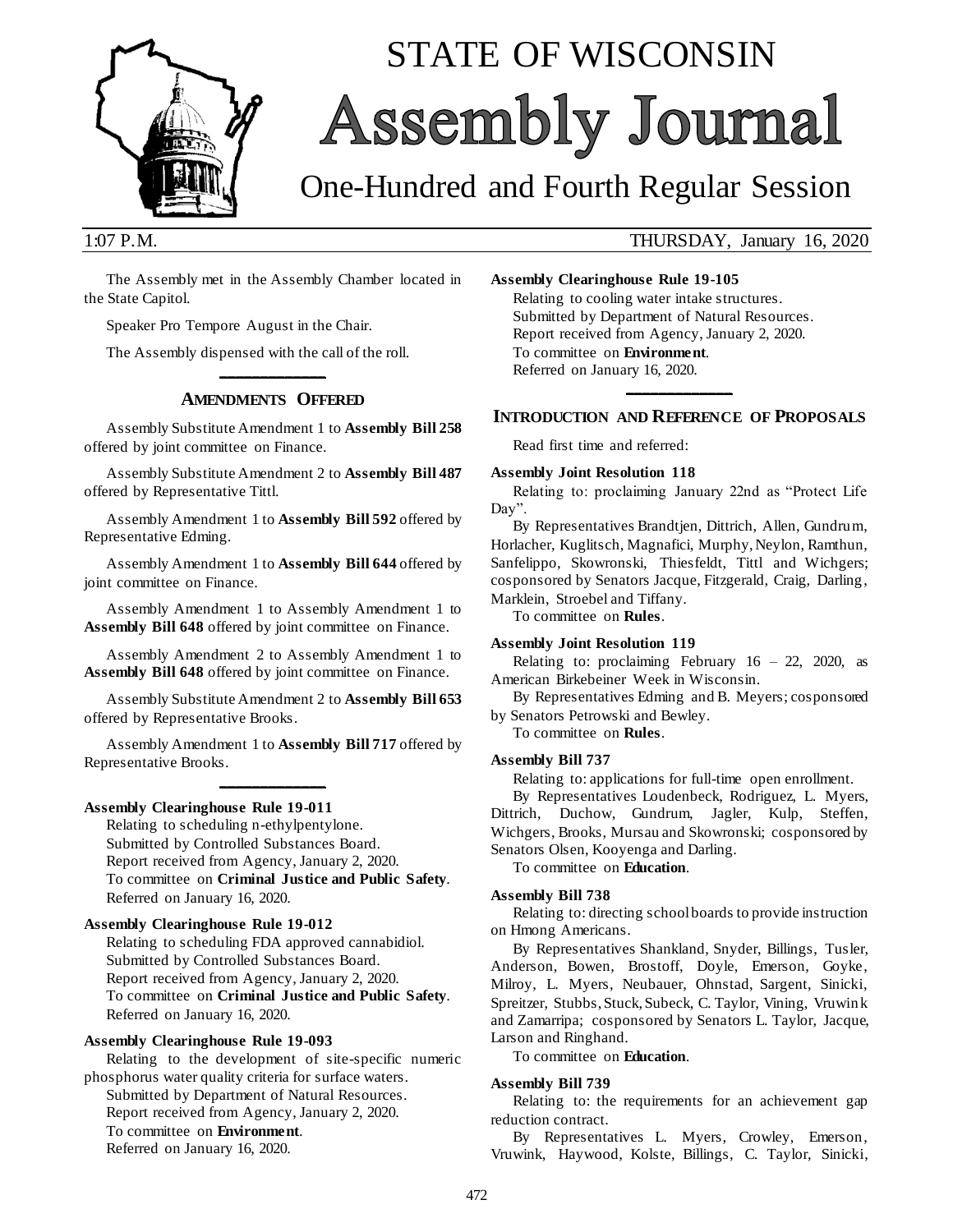Brostoff, Bowen, Pope and Goyke; cosponsored by Senators L. Taylor, Wirch and Larson.

To committee on **Education**.

#### **Assembly Bill 740**

Relating to: certification requirements for emergency medical responders.

By Representatives Tranel, Novak, Kurtz, Oldenburg, VanderMeer, Brooks, Dittrich, Knodl, Krug, Kulp, Mursau, Quinn and Tusler; cosponsored by Senators Marklein, Nass, Kooyenga, LeMahieu, Olsen, Stroebel and Testin.

To committee on **Regulatory Licensing Reform**.

#### **Assembly Bill 741**

Relating to: ambulance staffing and emergency medical personnel.

By Representatives Tranel, Novak, Kurtz, Oldenburg, VanderMeer, Brooks, Dittrich, Horlacher, Knodl, Krug, Kulp, Mursau, Quinn, Tusler, Born and Brandtjen; cosponsored by Senators Marklein, Nass, Olsen, Stroebel and Testin.

To committee on **Health**.

#### **Assembly Bill 742**

Relating to: emergency medical services funding assistance and making an appropriation.

By Representatives Kurtz, Novak, Tranel, Oldenburg, VanderMeer, Dittrich, Horlacher, Knodl, Krug, Kulp, Mursau, Quinn and Tusler; cosponsored by Senators Marklein, Nass, Bewley, Jacque, Olsen, Schachtner and Testin.

To committee on **Health**.

#### **Assembly Bill 743**

Relating to: an exception to federal hours of service requirements and modifying an administrative rule related to the exception.

By Representatives VanderMeer, Ballweg, Knodl, Kulp, Loudenbeck, Mursau, Oldenburg, Plumer, Skowronski, Tauchen, Thiesfeldt, Tusler and Edming; cosponsored by Senators Marklein, Cowles, Kooyenga, Nass, Olsen and Stroebel.

To committee on **Transportation**.

#### **Assembly Bill 744**

Relating to: throwing or expelling a bodily substance at a public safety worker or prosecutor.

By Representatives James, Summerfield, Dittrich, Felzkowski, Krug, Kulp, Magnafici, Oldenburg, Quinn, Subeck, Tittl, Tusler, Bowen and Wichgers; cosponsored by Senators Bernier, Jacque, Nass, Olsen and Wanggaard.

To committee on **Criminal Justice and Public Safety**.

#### **Assembly Bill 745**

Relating to: notarial officers taking acknowledgments of health care powers of attorney and declarations to physicians.

By Representatives Doyle, Billings, Emerson, Zamarripa, Pope, Anderson, Spreitzer, Considine, Stubbs, Subeck, Vruwink, Ohnstad and Bowen; cosponsored by Senators Shilling, L. Taylor and Schachtner.

To committee on **Judiciary**.

#### **Assembly Bill 746**

Relating to: traffic violations when emergency or roadside response vehicles are present and providing a penalty.

By Representatives Shankland, Loudenbeck, Spiros, Anderson, Bowen, Considine, Dittrich, Emerson, Fields, Hebl, James, Kitchens, Kulp, Milroy, Mursau, Novak, Plumer, Sinicki, Subeck, Tusler and Vruwink; cosponsored by Senators Testin, Carpenter, Bewley, Marklein, Olsen, Schachtner and Larson.

To committee on **Criminal Justice and Public Safety**.

#### **Assembly Bill 747**

Relating to: using milk producer affidavits to substantiate claims that a dairy product is free of synthetic bovine growth hormone.

By Representatives Tranel, Considine, Tauchen, Plumer, Kolste, Kulp, Brooks, Gundrum, VanderMeer, Oldenburg, Edming, Novak, Vruwink, Doyle, Spreitzer, Mursau and Skowronski; cosponsored by Senators Jacque, Smith, Olsen, Marklein and Schachtner.

To committee on **Agriculture**.

#### **Assembly Bill 748**

Relating to: reciprocity for bulk milk weighing and sampling licenses.

By Representatives Tranel, Tauchen, Plumer, Kulp, Quinn, Gundrum, VanderMeer, Felzkowski, Oldenburg, Petryk, Edming, Mursau and Skowronski; cosponsored by Senators Jacque, Olsen, Ringhand and Kooyenga.

To committee on **Agriculture**.

#### **Assembly Bill 749**

Relating to: immunity from liability resulting from good faith actions under the child abuse and neglect reporting law.

By Representatives Ballweg and Billings; cosponsored by Senators Darling and Johnson.

To committee on **Children and Families**.

#### **Assembly Bill 750**

Relating to: medical marijuana, granting rule-making authority, and providing a penalty.

By Representatives Felzkowski, Snyder, Schraa, Sortwell, Tittl, Quinn, Edming, James, Kitchens, Kulp, Krug, Loudenbeck, Novak, Plumer and Summerfield; cosponsored by Senators Bernier and Wirch.

To committee on **State Affairs**.

#### **Assembly Bill 751**

Relating to: sales and use tax exemption for diapers, undergarments for incontinence, tampons, and sanitary napkins.

By Representatives Krug, Sargent, Zamarripa, Anderson, Bowen, Brostoff, Considine, Mursau, L. Myers, Shankland, Sinicki, Spreitzer, Stubbs, C. Taylor, Vining, Pope and Subeck; cosponsored by Senators Jacque, Johnson, Carpenter, Larson and Ringhand.

To committee on **Ways and Means**.

#### **Assembly Bill 752**

Relating to: the revised uniform unclaimed property act. By Representative August; cosponsored by Senator Petrowski.

To committee on **State Affairs**.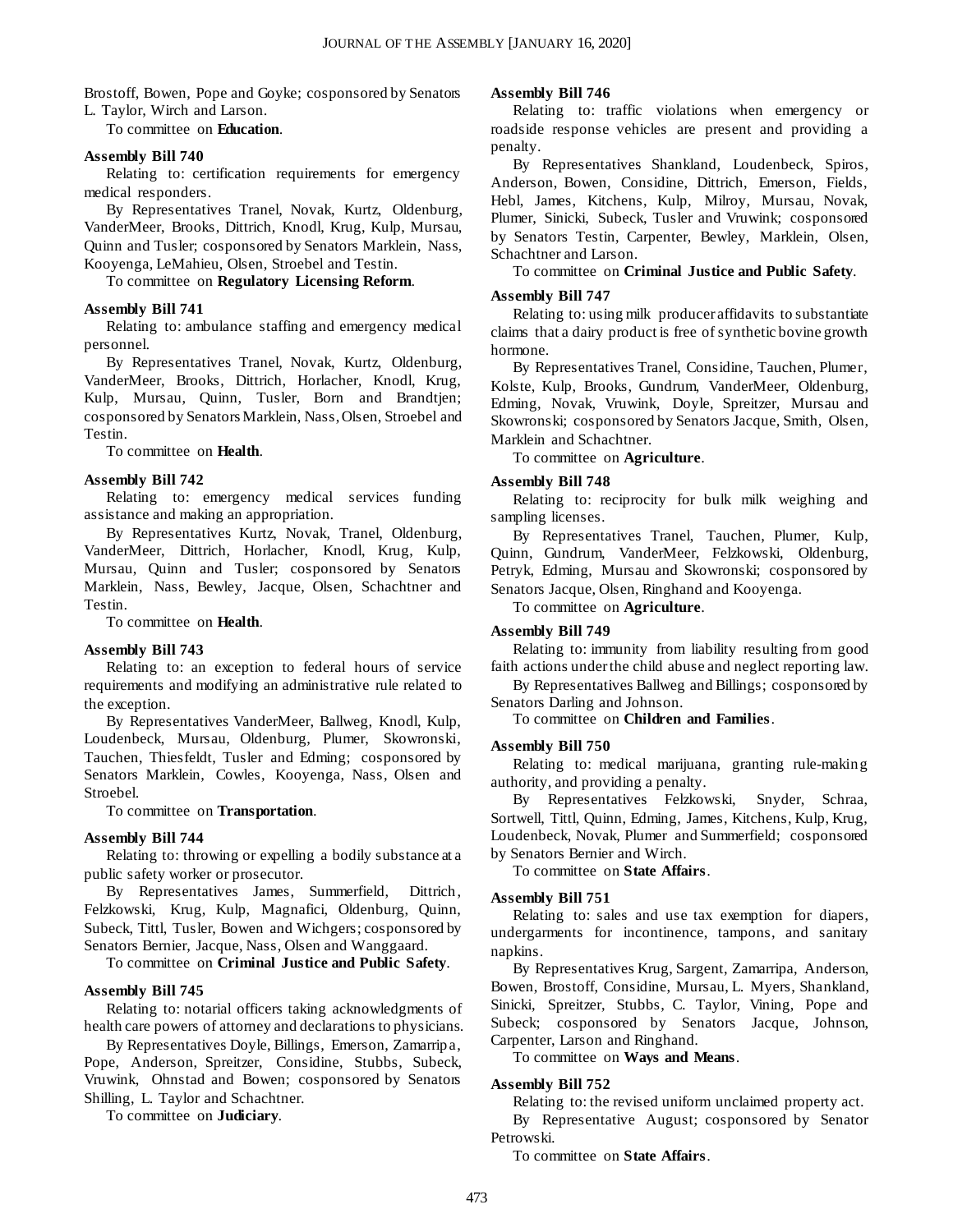#### **\_\_\_\_\_\_\_\_\_\_\_\_\_ COMMITTEE REPORTS**

The committee on **Consumer Protection** reports and recommends:

#### **Assembly Bill 169**

Relating to: continuing education program sponsors for chiropractors, chiropractic technicians, and chiropractic radiological technicians.

Passage:

Ayes: 8 - Representatives Pronschinske, Tittl, Skowronski, Edming, Oldenburg, VanderMeer, Pope and Sinicki.

Noes: 0.

To committee on **Rules**.

*TREIG PRONSCHINSKE* Chairperson Committee on Consumer Protection

The committee on **Environment** reports and recommends:

**\_\_\_\_\_\_\_\_\_\_\_\_\_**

#### **Assembly Bill 323**

Relating to: regulating fire fighting foam that contains certain contaminants and granting rule-making authority.

Assembly Amendment 1 to Assembly Amendment 1 adoption:

Ayes: 9 - Representatives Kitchens, Novak, James, Kuglitsch, Krug, Hebl, Anderson, Shankland and Neubauer. Noes: 0.

Assembly Amendment 1 adoption:

Ayes: 9 - Representatives Kitchens, Novak, James, Kuglitsch, Krug, Hebl, Anderson, Shankland and Neubauer. Noes: 0.

Passage as amended:

Ayes: 8 - Representatives Kitchens, Novak, James, Kuglitsch, Krug, Anderson, Shankland and Neubauer. Noes: 1 - Representative Hebl.

To committee on **Rules**.

*JOEL KITCHENS* Chairperson Committee on Environment

The committee on **Family Law** reports and recommends :

#### **Assembly Bill 439**

Relating to: waiting period for marriage after divorce judgment.

**\_\_\_\_\_\_\_\_\_\_\_\_\_**

#### Passage:

Ayes: 6 - Representatives Rodriguez, James, Duchow, Tauchen, Plumer and Pronschinske.

Noes: 3 - Representatives Doyle, Emerson and Brostoff.

To committee on **Rules**.

#### **Assembly Bill 457**

Relating to: marriage license application requirements, issuance, and validity.

Assembly Amendment 1 adoption:

Ayes: 8 - Representatives Rodriguez, James, Duchow,

Tauchen, Plumer, Doyle, Emerson and Brostoff. Noes: 0.

Assembly Amendment 2 adoption:

Ayes: 8 - Representatives Rodriguez, James, Duchow,

Tauchen, Plumer, Doyle, Emerson and Brostoff. Noes: 0.

Passage as amended:

Ayes: 6 - Representatives Rodriguez, James, Duchow, Tauchen, Plumer and Pronschinske.

Noes: 3 - Representatives Doyle, Emerson and Brostoff.

To committee on **Rules**.

*JESSIE RODRIGUEZ* Chairperson Committee on Family Law

The joint committee on **Finance** reports and recommends:

**\_\_\_\_\_\_\_\_\_\_\_\_\_**

#### **Assembly Bill 258**

Relating to: Marquette University School of Dentistry rural scholarship program and making an appropriation.

Assembly Substitute Amendment 1 adoption:

Ayes: 15 - Senator Darling and Representative Nygren; Senators Olsen, Tiffany, Marklein, Stroebel, LeMahieu, Erpenbach and Johnson; Representatives Loudenbeck, Born, Rohrkaste, Katsma, C. Taylor and Goyke.

Noes: 0.

Passage as amended:

Ayes: 15 - Senator Darling and Representative Nygren; Senators Olsen, Tiffany, Marklein, Stroebel, LeMahieu, Erpenbach and Johnson; Representatives Loudenbeck, Born, Rohrkaste, Katsma, C. Taylor and Goyke.

Noes: 0.

To committee on **Rules**.

#### **Assembly Bill 442**

Relating to: a whole grade sharing categorical aid for school boards and making an appropriation.

Assembly Amendment 1 adoption:

Ayes: 14 - Senator Darling and Representative Nygren; Senators Olsen, Tiffany, Marklein, Stroebel, LeMahieu, Erpenbach and Johnson; Representatives Loudenbeck, Born, Katsma, C. Taylor and Goyke.

Noes: 0.

Passage as amended:

Ayes: 14 - Senator Darling and Representative Nygren; Senators Olsen, Tiffany, Marklein, Stroebel, LeMahieu, Erpenbach and Johnson; Representatives Loudenbeck, Born, Katsma, C. Taylor and Goyke.

Noes: 0.

To committee on **Rules**.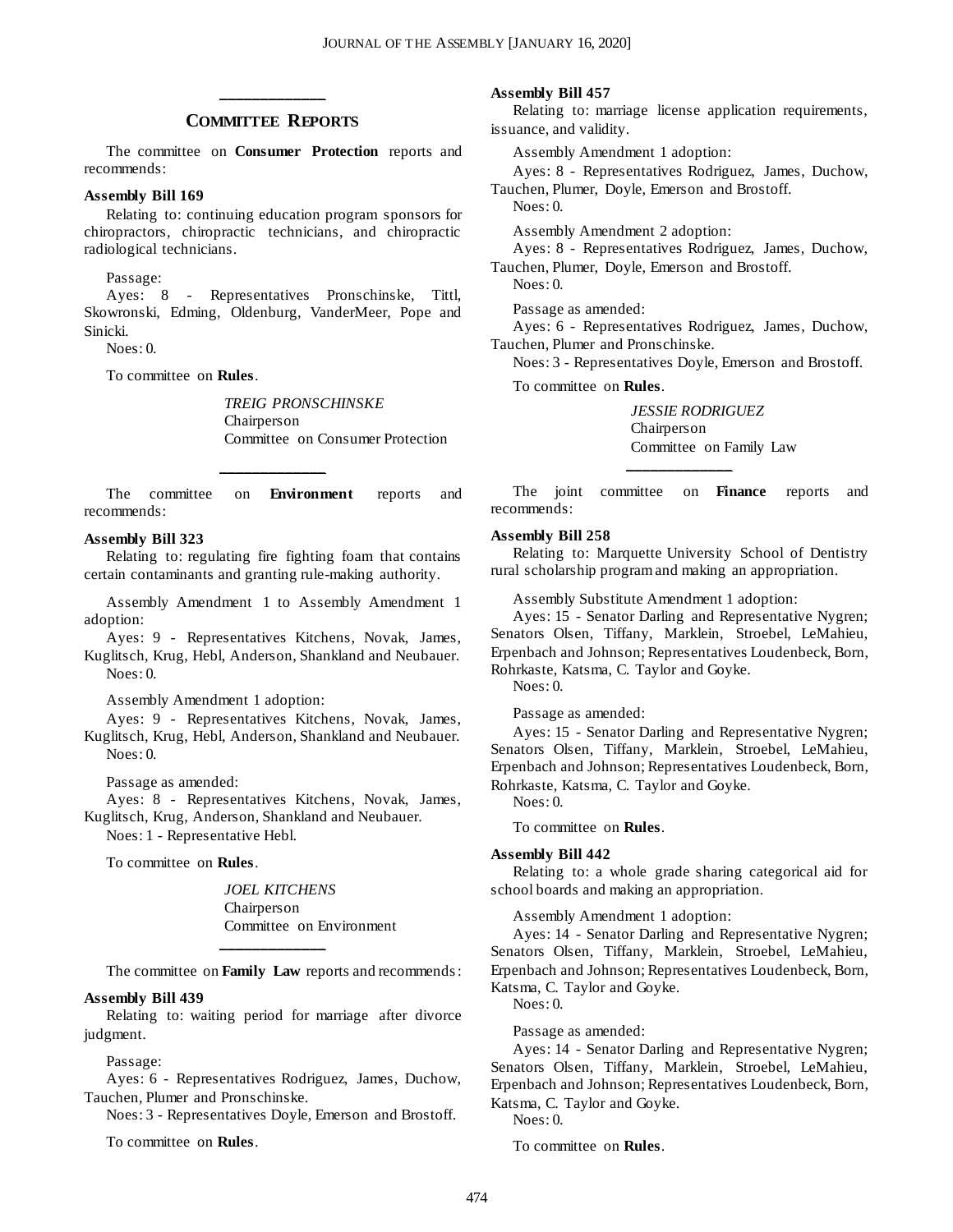#### **Assembly Bill 644**

Relating to: creating a school-based mental health consultation pilot program and making an appropriation.

Assembly Amendment 1 adoption:

Ayes: 15 - Senator Darling and Representative Nygren; Senators Olsen, Tiffany, Marklein, Stroebel, LeMahieu, Erpenbach and Johnson; Representatives Loudenbeck, Born, Rohrkaste, Katsma, C. Taylor and Goyke.

Noes: 0.

Passage as amended:

Ayes: 15 - Senator Darling and Representative Nygren; Senators Olsen, Tiffany, Marklein, Stroebel, LeMahieu, Erpenbach and Johnson; Representatives Loudenbeck, Born, Rohrkaste, Katsma, C. Taylor and Goyke.

Noes: 0.

To committee on **Rules**.

#### **Assembly Bill 648**

Relating to: physical health services and acupuncture under Medical Assistance program and making an appropriation.

Assembly Amendment 1 adoption:

Ayes: 10 - Senator Darling and Representative Nygren; Senators Olsen, Tiffany, Marklein, Stroebel and LeMahieu; Representatives Loudenbeck, Born and Katsma.

Noes: 4 - Senators Erpenbach and Johnson; Representatives C. Taylor and Goyke.

Assembly Amendment 2 to Assembly Amendment 1 adoption:

Ayes: 10 - Senator Darling and Representative Nygren; Senators Olsen, Tiffany, Marklein, Stroebel and LeMahieu; Representatives Loudenbeck, Born and Katsma.

Noes: 4 - Senators Erpenbach and Johnson; Representatives C. Taylor and Goyke.

Passage as amended:

Ayes: 10 - Senator Darling and Representative Nygren; Senators Olsen, Tiffany, Marklein, Stroebel and LeMahieu; Representatives Loudenbeck, Born and Katsma.

Noes: 4 - Senators Erpenbach and Johnson; Representatives C. Taylor and Goyke.

To committee on **Rules**.

#### **Assembly Bill 692**

Relating to: funding for county snowmobile trails and areas and making an appropriation.

Passage:

Ayes: 14 - Senator Darling and Representative Nygren; Senators Olsen, Tiffany, Marklein, Stroebel, LeMahieu, Erpenbach and Johnson; Representatives Loudenbeck, Born, Katsma, C. Taylor and Goyke.

**\_\_\_\_\_\_\_\_\_\_\_\_\_**

Noes: 0.

To committee on **Rules**.

*JOHN NYGREN* Assembly Co-Chairperson Joint Committee on Finance

The committee on **Forestry, Parks and Outdoor Recreation** reports and recommends:

#### **Assembly Bill 704**

Relating to: operation of motorboats by minors.

Passage:

Ayes: 11 - Representatives Mursau, Krug, Pronschinske, Felzkowski, Swearingen, Edming, Wichgers, Tusler, Spreitzer, Sinicki and Vruwink.

Noes: 1 - Representative Milroy.

To committee on **Rules**.

*JEFFREY MURSAU* Chairperson Committee on Forestry, Parks and Outdoor Recreation

**\_\_\_\_\_\_\_\_\_\_\_\_\_** The committee on **Health** reports and recommends:

#### **Assembly Bill 581**

Relating to: the practice of physical therapy students and physical therapist assistant students and granting rule-making authority.

Passage:

Ayes: 10 - Representatives Sanfelippo, Kurtz, Rodriguez, Edming, Skowronski, Wichgers, Murphy, VanderMeer, Felzkowski and Magnafici.

Noes: 5 - Representatives Kolste, Riemer, Subeck, Anderson and Vining.

To committee on **Rules**.

*JOE SANFELIPPO* Chairperson Committee on Health

The committee on **Housing and Real Estate** reports and recommends:

**\_\_\_\_\_\_\_\_\_\_\_\_\_**

#### **Assembly Bill 544**

Noes: 0.

Relating to: workforce housing tax credits and economic development revolving loan funds.

Assembly Substitute Amendment 1 adoption:

Ayes: 9 - Representatives Jagler, Allen, Quinn, Brooks, Murphy, Pronschinske, Stuck, Zamarripa and Haywood.

Passage as amended: Ayes: 9 - Representatives Jagler, Allen, Quinn, Brooks, Murphy, Pronschinske, Stuck, Zamarripa and Haywood. Noes: 0.

**\_\_\_\_\_\_\_\_\_\_\_\_\_**

To committee on **Rules**.

*JOHN JAGLER* Chairperson Committee on Housing and Real Estate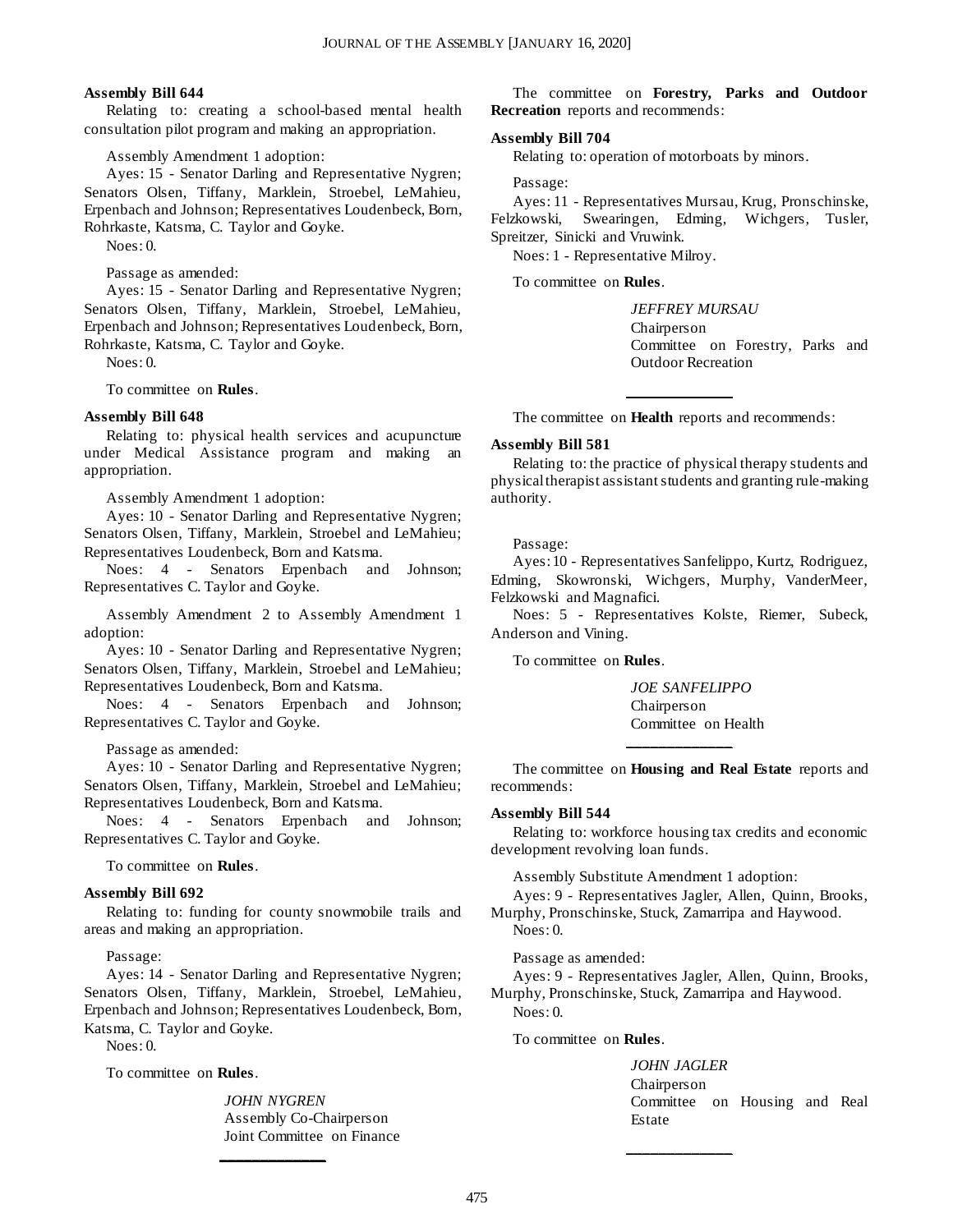The committee on **Mental Health** reports and recommends:

#### **Assembly Bill 654**

Relating to: expanding telehealth mental health treatment to offenders under community supervision.

#### Passage:

Ayes: 9 - Representatives Tittl, Jagler, Ballweg, Novak, Sanfelippo, Snyder, Magnafici, Sargent and Brostoff. Noes: 2 - Representatives Considine and Kolste.

To committee on **Rules**.

*PAUL TITTL* Chairperson Committee on Mental Health

The committee on **Rural Development** reports and recommends:

**\_\_\_\_\_\_\_\_\_\_\_\_\_**

#### **Assembly Bill 428**

Relating to: temporary practice by physicians at camps, providing an exemption from emergency rule procedures, and granting rule-making authority.

Assembly Amendment 1 adoption:

Ayes: 12 - Representatives VanderMeer, Kulp, Novak, Kurtz, Quinn, Oldenburg, Pronschinske, Plumer, Vruwink, Milroy, Considine and B. Meyers.

Noes: 0.

Passage as amended:

Ayes: 12 - Representatives VanderMeer, Kulp, Novak, Kurtz, Quinn, Oldenburg, Pronschinske, Plumer, Vruwink, Milroy, Considine and B. Meyers.

Noes: 0.

To committee on **Rules**.

#### **Assembly Bill 435**

Relating to: regulation of recreational and educational camps, providing an exemption from emergency rule procedures, and granting rule-making authority.

Passage:

Ayes: 12 - Representatives VanderMeer, Kulp, Novak, Kurtz, Quinn, Oldenburg, Pronschinske, Plumer, Vruwink, Milroy, Considine and B. Meyers.

Noes: 0.

To committee on **Rules**.

#### **Assembly Bill 437**

Relating to: electronic health records at recreational and educational camps.

Passage:

Ayes: 12 - Representatives VanderMeer, Kulp, Novak, Kurtz, Quinn, Oldenburg, Pronschinske, Plumer, Vruwink, Milroy, Considine and B. Meyers.

Noes: 0.

To committee on **Rules**.

#### **Assembly Bill 458**

Relating to: temporary practice by registered nurses at camps, providing an exemption from emergency rule procedures, and granting rule-making authority.

Assembly Amendment 1 adoption:

Ayes: 12 - Representatives VanderMeer, Kulp, Novak, Kurtz, Quinn, Oldenburg, Pronschinske, Plumer, Vruwink, Milroy, Considine and B. Meyers.

Noes: 0.

Passage as amended:

Ayes: 10 - Representatives VanderMeer, Kulp, Novak, Kurtz, Quinn, Oldenburg, Pronschinske, Plumer, Milroy and B. Meyers.

Noes: 2 - Representatives Vruwink and Considine.

To committee on **Rules**.

*NANCY VANDERMEER* Chairperson Committee on Rural Development

The committee on **Small Business Development** reports and recommends:

**\_\_\_\_\_\_\_\_\_\_\_\_\_**

#### **Assembly Bill 26**

Relating to: direct primary care agreements.

Assembly Amendment 1 adoption:

Ayes: 14 - Representatives Brandtjen, Edming, Tranel, James, Allen, Swearingen, Summerfield, Dittrich, Skowronski, Sargent, Vining, Zamarripa, Cabrera and Pope. Noes: 0.

Passage as amended:

Ayes: 13 - Representatives Brandtjen, Edming, Tranel, James, Swearingen, Summerfield, Dittrich, Skowronski, Sargent, Vining, Zamarripa, Cabrera and Pope.

Noes: 1 - Representative Allen.

To committee on **Rules**.

*JANEL BRANDTJEN* Chairperson Committee on Small Business Development

The committee on **Substance Abuse and Prevention** reports and recommends:

**\_\_\_\_\_\_\_\_\_\_\_\_\_**

#### **Assembly Bill 645**

Relating to: opioid antagonist administration in jails and medication-assisted treatment availability in prisons and jails.

Assembly Amendment 1 adoption:

Ayes: 9 - Representatives Plumer, Magnafici, Petryk, Hutton, James, Nygren, Kolste, Sargent and Billings.

Noes: 0.

Passage as amended:

Ayes: 9 - Representatives Plumer, Magnafici, Petryk, Hutton, James, Nygren, Kolste, Sargent and Billings.

Noes: 0.

To committee on **Rules**.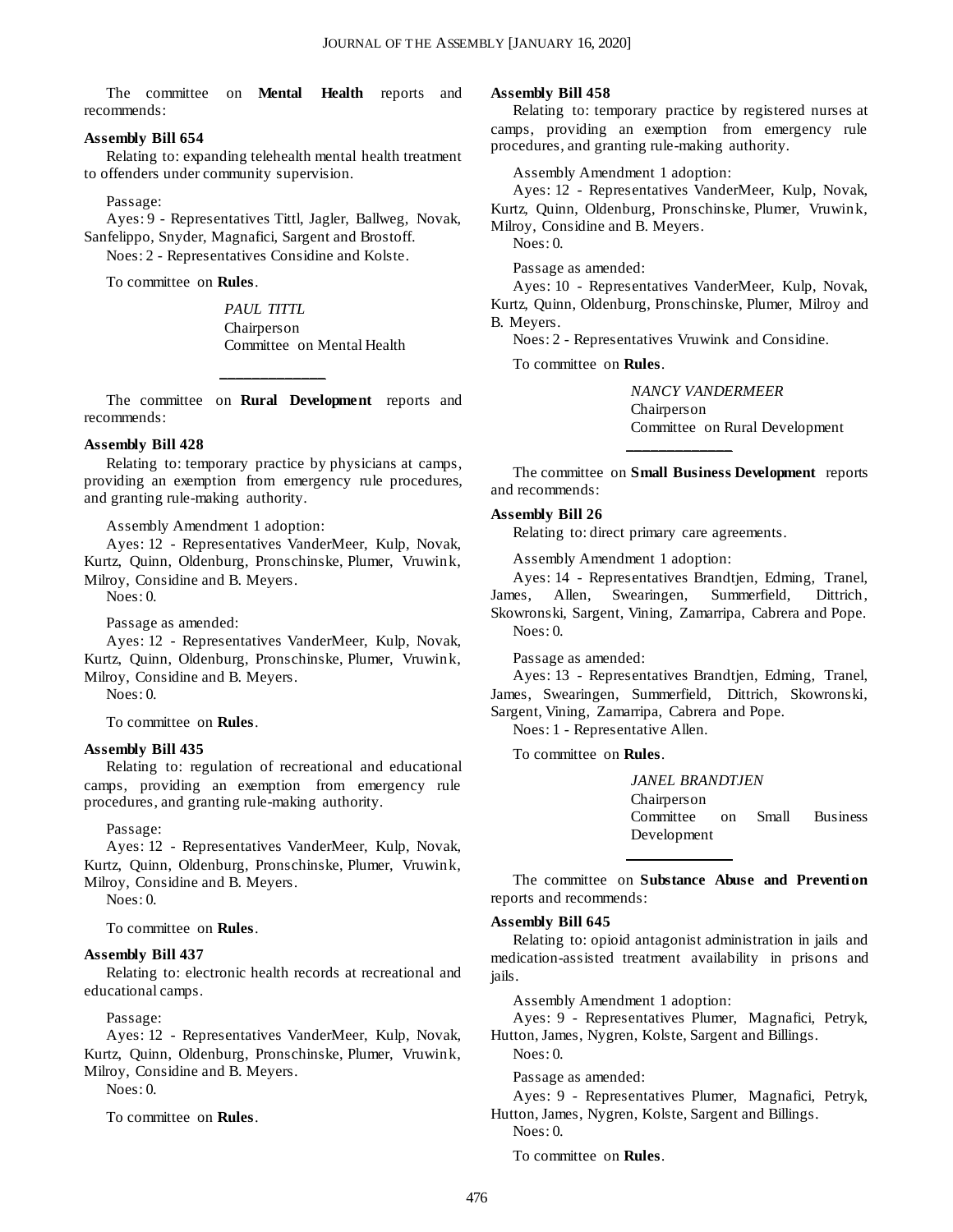#### **Assembly Bill 646**

Relating to: registration of recovery residences and disciplinary action against a state employee who is receiving medication-assisted treatment.

Assembly Amendment 1 adoption:

Ayes: 9 - Representatives Plumer, Magnafici, Petryk, Hutton, James, Nygren, Kolste, Sargent and Billings.

Noes: 0.

Passage as amended:

Ayes: 9 - Representatives Plumer, Magnafici, Petryk, Hutton, James, Nygren, Kolste, Sargent and Billings.

 $N$ oes: 0.

To committee on **Rules**.

#### **Assembly Bill 647**

Relating to: the prescription drug monitoring program.

Passage:

Ayes: 9 - Representatives Plumer, Magnafici, Petryk, Hutton, James, Nygren, Kolste, Sargent and Billings.

Noes: 0.

To committee on **Rules**.

#### **Assembly Bill 650**

Relating to: reimbursement for peer recovery coach services under the Medical Assistance program and coordination and continuation of care following an overdose.

Assembly Amendment 1 adoption:

Ayes: 9 - Representatives Plumer, Magnafici, Petryk, Hutton, James, Nygren, Kolste, Sargent and Billings.

Noes: 0.

Passage as amended:

Ayes: 9 - Representatives Plumer, Magnafici, Petryk, Hutton, James, Nygren, Kolste, Sargent and Billings.

Noes: 0.

To committee on **Rules**.

#### **Assembly Bill 651**

Relating to: immunity from revocation of probation, parole, or extended supervision for certain controlled substance offenses.

Passage:

Ayes: 9 - Representatives Plumer, Magnafici, Petryk, Hutton, James, Nygren, Kolste, Sargent and Billings. Noes: 0.

To committee on **Rules**.

#### *JON PLUMER*

Chairperson Committee on Substance Abuse and Prevention **\_\_\_\_\_\_\_\_\_\_\_\_\_**

#### **ACTION ON THE SENATE MESSAGE**

#### **Senate Bill 125**

Relating to: amounts obligated under the Warren Knowles-Gaylord Nelson Stewardship 2000 Program for water infrastructure projects in state parks and making an appropriation.

By Senators Cowles, Bernier, LeMahieu, Marklein, Miller, Nass and Olsen; cosponsored by Representatives Summerfield, Kitchens, Tusler, Ballweg, James, Mursau, Novak, Pronschinske, Subeck and Thiesfeldt.

To committee on **Rules**.

#### **Senate Bill 156**

Relating to: retired credential status for certain professionals holding credentials granted by the Examining Board of Architects, Landscape Architects, Professional Engineers, Designers, and Professional Land Surveyors; extending the time limit for emergency rule procedures; providing an exemption from emergency rule procedures; and requiring the exercise of rule-making authority.

By Senators Kooyenga, Marklein and Jacque; cosponsored by Representatives Kulp, Tusler, Anderson, Thiesfeldt, Spiros, Skowronski and Brooks.

To committee on **Rules**.

#### **Senate Bill 158**

Relating to: presumption and conclusive determination of paternity on the basis of genetic test results and orders that may be granted on the basis of genetic test results.

By Senators Testin, L. Taylor, Bernier, Bewley, Jacque, Kooyenga and Wirch; cosponsored by Representatives Krug, Subeck, Brandtjen, Crowley, Kitchens, Kulp, Mursau, Spiros, Skowronski, Tusler and VanderMeer.

To committee on **Rules**.

#### **Senate Bill 160**

Relating to: the method for providing notice of a special meeting of a school board.

By Senators Olsen, Bewley, Kooyenga and Wanggaard; cosponsored by Representatives Gundrum, Ballweg, Brandtjen, Edming, Felzkowski, Horlacher, Knodl, Kulp, Milroy, Skowronski, Subeck, Tittl, Tusler and Wichgers.

To committee on **Rules**.

#### **Senate Bill 163**

Relating to: causing bodily harm to a nurse and providing a penalty.

By Senators Kooyenga, Carpenter, Cowles, Feyen, Jacque, Marklein, Nass and Testin; cosponsored by Representatives Magnafici, Duchow, Tittl, Kuglitsch, Brooks, Dittrich, Horlacher, James, Kerkman, Kulp, Kurtz, Murphy, Novak, Ohnstad, Ott, Petersen, Rohrkaste, Sinicki, Skowronski, Spiros, Thiesfeldt, Tranel, Tusler, Wichgers and Quinn.

To committee on **Rules**.

#### **Senate Bill 335**

Relating to: elections to a lake protection and rehabilitation district board of commissioners.

By Senator Stroebel; cosponsored by Representatives Gundrum and Ramthun.

To committee on **Rules**.

#### **Senate Bill 390**

Relating to: ratification of the Physical Therapy Licensure Compact, extending the time limit for emergency rule procedures, providing an exemption from emergency rule procedures, and granting rule-making authority.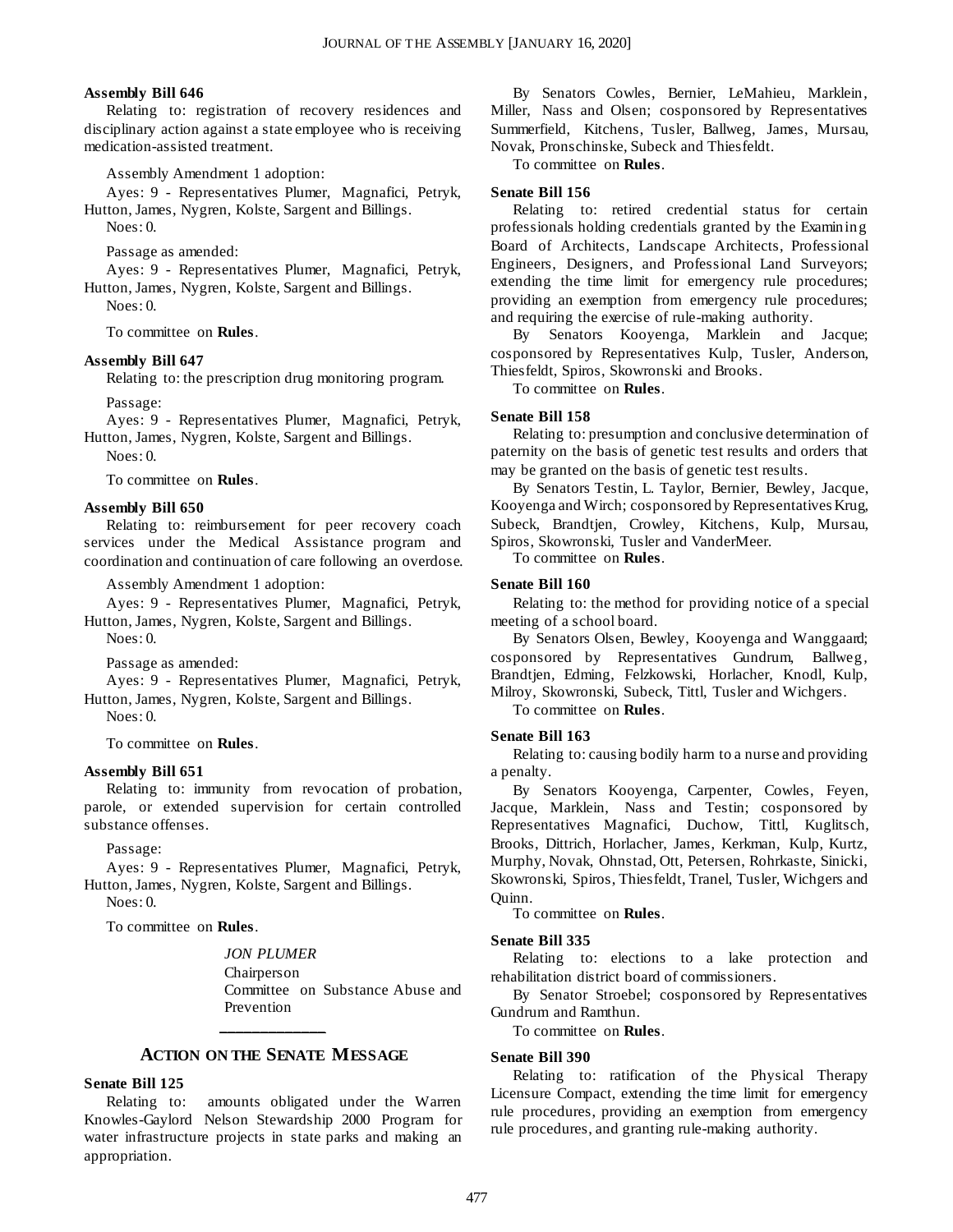By Senators Marklein, Ringhand, Testin, Darling, Jacque, Kooyenga, Nass and L. Taylor; cosponsored by Representatives Stafsholt, Doyle, Magnafici, Horlacher, Anderson, Bowen, Dittrich, Felzkowski, Gundrum, Knodl, Kolste, Kurtz, Petryk, Ramthun, Spreitzer, C. Taylor, Tusler, VanderMeer, Vruwink and Wichgers.

To committee on **Rules**.

#### **Senate Bill 430**

Relating to: expediting criminal proceedings when a victim or witness is an elder person and preserving the testimony of a crime victim or witness who is an elder person.

By Senators Testin, Carpenter, Bernier, Jacque, Olsen, Petrowski and Stroebel; cosponsored by Representatives Macco, Wittke, Bowen, Brandtjen, Dittrich, Edming, Gundrum, Horlacher, James, Krug, Kulp, Magnafici, Mursau, Novak, Petersen, Petryk, Plumer, Quinn, Ramthun, Rohrkaste, Schraa, Steffen, Summerfield, Thiesfeldt, Tittl, Tranel and Skowronski.

To committee on **Rules.**

#### **Senate Bill 438**

Relating to: the priority of a mortgage executed to an institution chartered by the federal Farm Credit Administration.

By Senators Marklein, Miller, Cowles, Erpenbach and Testin; cosponsored by Representatives Ballweg, Hebl, Edming, Krug, Skowronski, Spreitzer, Tusler and VanderMeer.

To committee on **Rules**.

#### **COMMUNICATIONS**

**\_\_\_\_\_\_\_\_\_\_\_\_\_**

January 16, 2020

Patrick E. Fuller Assembly Chief Clerk 17 West Main Street, Suite 401 Madison, WI 53703

Dear Chief Clerk Fuller:

Please add my name as a co-author of Assembly Bill 650, relating to reimbursement for peer recovery coach services under the Medical Assistance program and coordination and continuation of care following an overdose.

**\_\_\_\_\_\_\_\_\_\_\_\_\_**

Sincerely, *WARREN PETRYK* State Representative 93rd Assembly District

January 16, 2020

Patrick E. Fuller Assembly Chief Clerk 17 West Main Street, Suite 401 Madison, WI 53703

Dear Chief Clerk Fuller:

Please add my name as a co-author of Assembly Bill 569, relating to claims for compensation for post-traumatic stress disorder by police officers and fire fighters under the worker's compensation law.

**\_\_\_\_\_\_\_\_\_\_\_\_\_**

Sincerely, *ROBYN VINING* State Representative 14th Assembly District

January 16, 2020

Patrick E. Fuller Assembly Chief Clerk 17 West Main Street, Suite 401 Madison, WI 53703

Dear Chief Clerk Fuller:

Please add my name as a co-author of Assembly Bill 752, relating to the revised uniform unclaimed property act.

**\_\_\_\_\_\_\_\_\_\_\_\_\_**

Sincerely, *TIP MCGUIRE* State Representative 64th Assembly District

January 16, 2020

Patrick E. Fuller Assembly Chief Clerk 17 West Main Street, Suite 401 Madison, WI 53703

Dear Chief Clerk Fuller:

Please add my name as a co-author of Assembly Bill 591, relating to payments to certain state veterans organizations.

**\_\_\_\_\_\_\_\_\_\_\_\_\_**

Sincerely, *CHRISTINE SINICKI* State Representative 20th Assembly District

January 16, 2020

Patrick E. Fuller Assembly Chief Clerk 17 West Main Street, Suite 401 Madison, WI 53703

Dear Chief Clerk Fuller:

Please add my name as a co-author of Assembly Bill 591, relating to payments to certain state veterans organizations.

Please add my name as a co-author of Assembly Bill 689, relating to tuition and fee remission for certain veterans and their dependents enrolled in the University of Wisconsin System or a technical college.